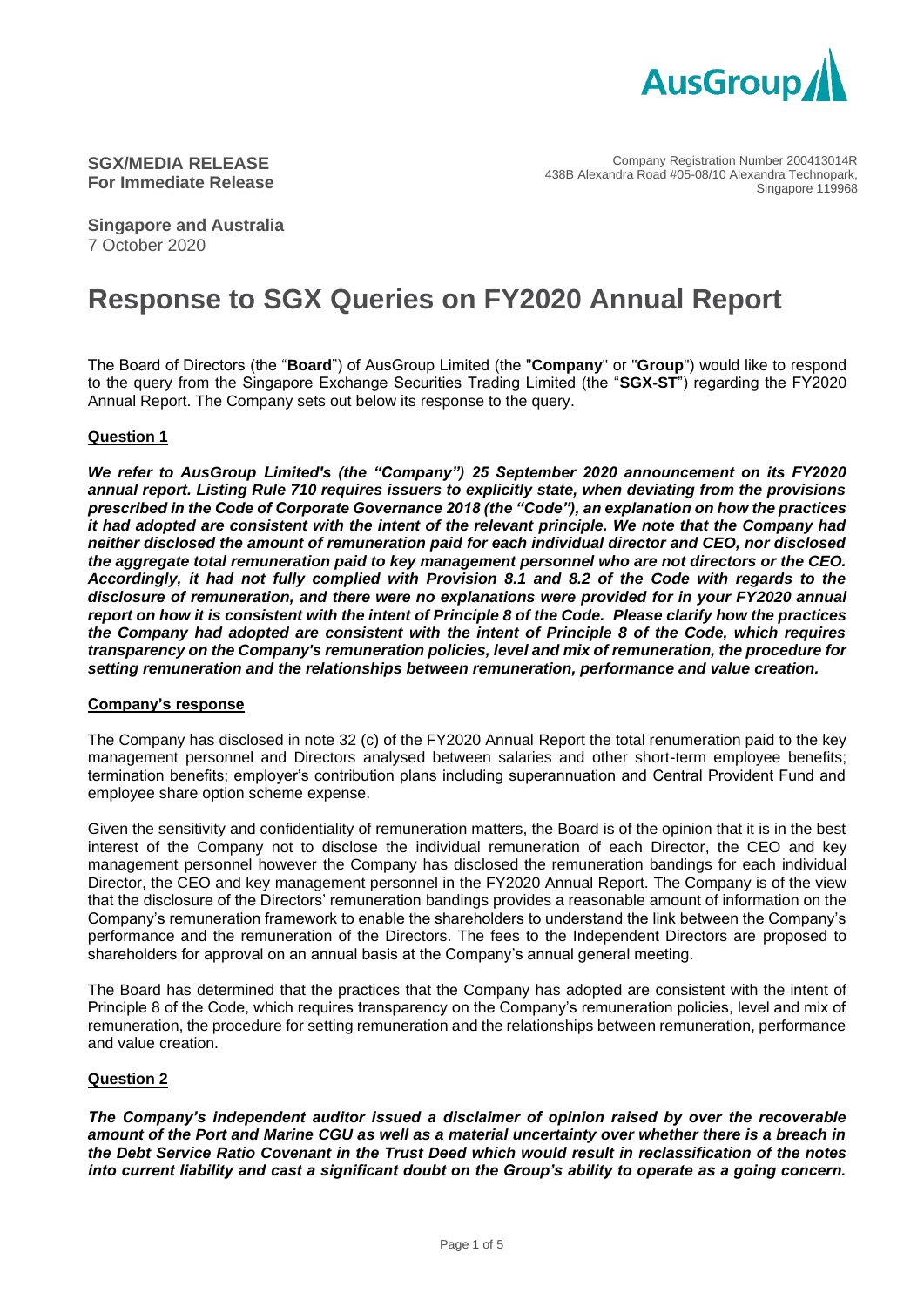

*We draw the Company's attention to Listing Rule 1303(3) which states that, "The Exchange may at any time suspend trading of the listed securities of an issuer in any of the following circumstances:-…(3) where the issuer is unable to continue as a going concern or unable to demonstrate to the Exchange and its shareholders that it is able to do so, including the following circumstance: (c) when the issuer is unable to reasonably assess its financial position and inform the market accordingly". In this regard:*

*(a) Please provide the Board's assessment of the Group's ability to continue operating as a going concern and the bases for such an assessment. Please directly address the concerns raised by KPMG LLP in their audit report in your explanations.*

*(b) Please provide the Board's opinion as to why a trading suspension is not required pursuant to Listing Rule 1303(3); and*

*(c) If the Board is able to justify and substantiate its view that the Company is able to operate as a going concern, please provide the Board's confirmation that all material information has been fully disclosed by the Company to enable trading to continue on an informed basis.*

#### **Company's response to question 2 (a)**

Please refer to the extract on pages 38 and 39 of the AusGroup FY2020 Annual Report below: This extract details the comprehensive assessment made by the Directors and encompasses the basis of preparation, cashflow statements, short-term debt obligations and an assessment of going concern for the directors to arrive at their basis of acceptance of the going concern principles.

# *"2 Summary of significant accounting policies*

*(a) Basis of preparation*

### *Going Concern*

*The consolidated financial statements have been prepared on a going concern basis, which assumes that the Group will be able to meet its obligations as and when they fall due.*

*The Group recognised a net loss after tax of AU\$59.5 million for the year ended 30 June 2020. The Group's current assets exceed current liabilities by AU\$27.6 million as at 30 June 2020; the Group continues to generate positive cash flows from operating activities of AU\$8.9 million for the year ended 30 June 2020 and the cash balance at 30 June 2020 was AU\$22.8 million which increased by AU\$5.6 million compared to the position at 30 June 2019. The Group's earnings have been significantly impacted by the effects of COVID-19, including a \$50 million non-cash impairment and postponements in work programmes on customer determined "non-critical work" to reduce the movements of personnel to client's work sites. The non-cash impairment of \$50 million on the carrying value of the Port and Marine noncurrent assets has been recognised in FY2020 following the effects of COVID-19 on the revenue generating activities of the Port and Marine business. The impact of the COVID-19 pandemic has increased pricing volatility in the oil and gas commodity markets and this uncertainty has led to delays in the development of an oil and gas field that is expected to be serviced by the Port and Marine business. The COVID-19 pandemic has also led to the temporary cessation of forestry exports from the Tiwi Islands, which further impacted the performance of the Port and Marine business and has led to this impairment (refer to Note 25 for further details).*

*As a result of the losses incurred, including the non-cash impairment, the Group has sought and received waivers for certain banking covenants with DBS (refer Note 18). In addition, the Group has made adjustments, in accordance with the Trust deed, to its earnings for certain covenants pursuant to the Multi Currency Notes (refer Note 18) and has not received any adverse response from the Trustee.*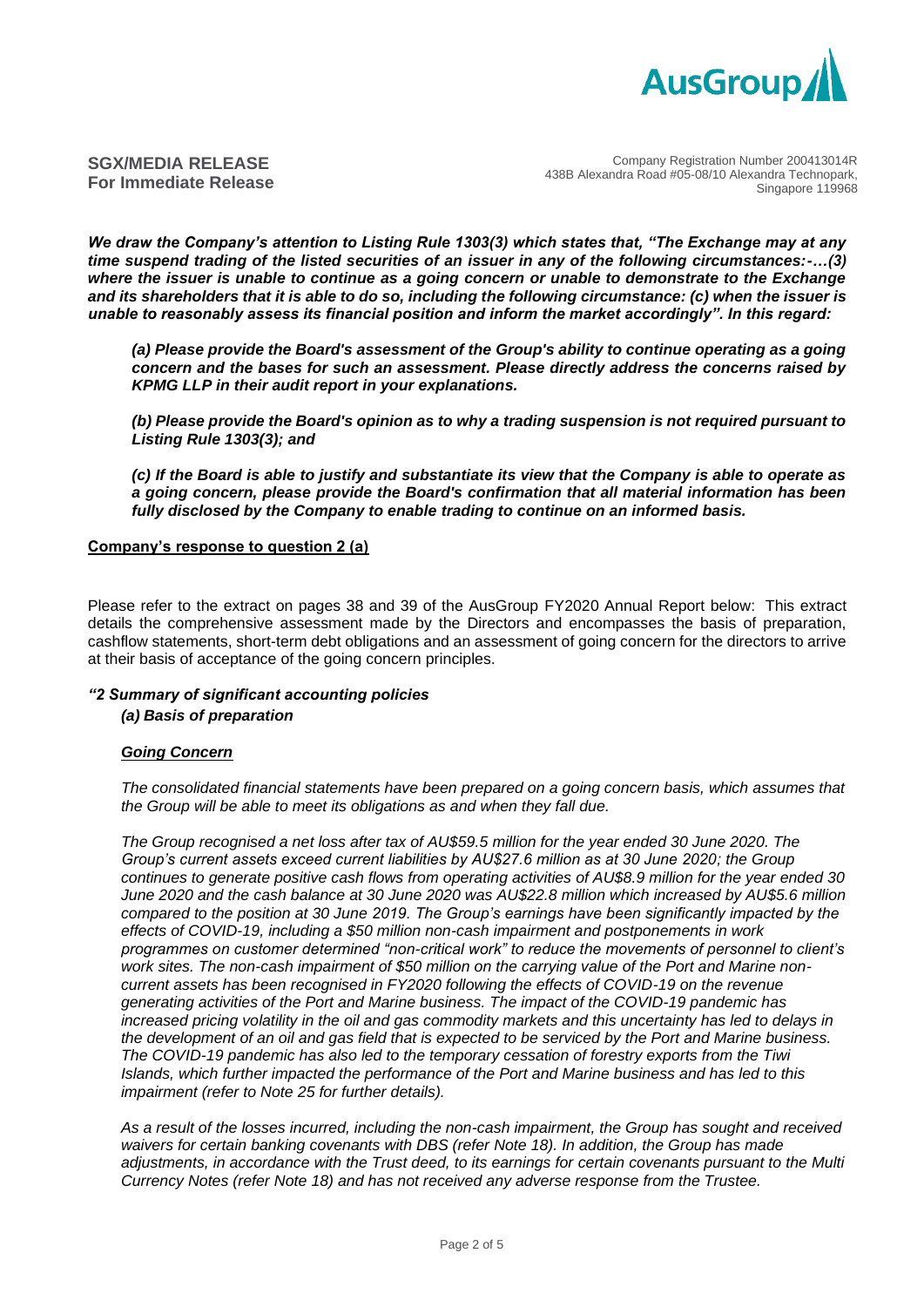

Company Registration Number 200413014R 438B Alexandra Road #05-08/10 Alexandra Technopark, Singapore 119968

#### *Short term debt repayments*

*At 30 June 2020 the amount due to be repaid within one year is AU\$7.2 million which, compared to the cash balance at 30 June 2020 of AU\$22.8 million, is able to be satisfied when due. The material component of the current debt is AU\$5.0 million which is expected to be extinguished by 31 December 2020. Accordingly, the short-term focus on the Group's cashflow to meet short term debts has been previously addressed as the Group has re-scheduled the majority of its borrowings to a longer term (noncurrent) tenure. The Group is still focused on options to reduce debt further prior to the maturity dates in 2022 and 2023 and bolster working capital to support the expansion of services to its clients.*

#### *Cashflow forecasts*

*As part of the assessment of the going concern assumption applied in the preparation of the financial statements the Group has prepared cash flow forecasts from 1 July 2020 to 31 December 2021, including sensitivities. The Group expects to generate positive operating cash flows from secured and new contracts. As common in the maintenance and construction contracting sector, the quantum of secured work at any point in time relates to a proportion of expected revenue for the forecast period. These forecasts represent management's best estimate of revenues and costs in the coming periods and include cash inflows from secured contracts and new contracts from existing and new clients. Consistent with prior years whilst these forecasts contain some uncertainties relating to the conversion of unsecured contracts, management continues to remain confident that sufficient contracts will be secured to generate the Group's positive cash flows to meet obligations. Solely from the secured contracts existing at 30 June 2020, the Group should still be able to generate positive operating cash flows in the next 12 months from the reporting date.*

#### *Preparation of the financial statements on a going concern basis*

*There are some uncertainties over the cash flows to be generated from the conversion of future unsecured contracts that may cast doubt on the Group's ability to continue as a going concern and therefore it may be unable to realise its assets and discharge its liabilities in the normal course of business. During volatile market conditions as a result of COVID-19 and the unknown longevity of the impacts stemming from this pandemic any forecast is subject to change which may cast doubt on the Group's ability to continue as a going concern.*

*The directors, having considered these matters and as things stand, believe that the Group will be able to meet its obligations as and when they fall due. This conclusion is based on the following:*

- *the generation of forecast positive cashflow from the Group from 1 July 2020 to 31 December 2021, including revenue from secured and unsecured contracts;*
- *the cash balance at 30 June 2020 of AU\$22.8 million;*
- *the debt due within one year of AU\$7.2 million;*
- *the extension of the maturity date of the Notes to 3 December 2022;*
- *the net current asset position of AU\$27.6 million;*
- *forecast compliance with financial covenants;*
- *the availability of potential credit facilities to the Group; and*
- *the divestment of assets or businesses to raise proceeds, if needed, to extinguish the Group's debt obligations.*

*Accordingly, the directors are of the opinion that the preparation of the financial statements on a going concern basis remains appropriate."*

The Company's independent auditor issued a disclaimer of opinion on the recoverable amount of the Port and Marine CGU and outlined on pages 31 and 32 of the FY2020 Annual Report their basis for forming this opinion which is extracted below: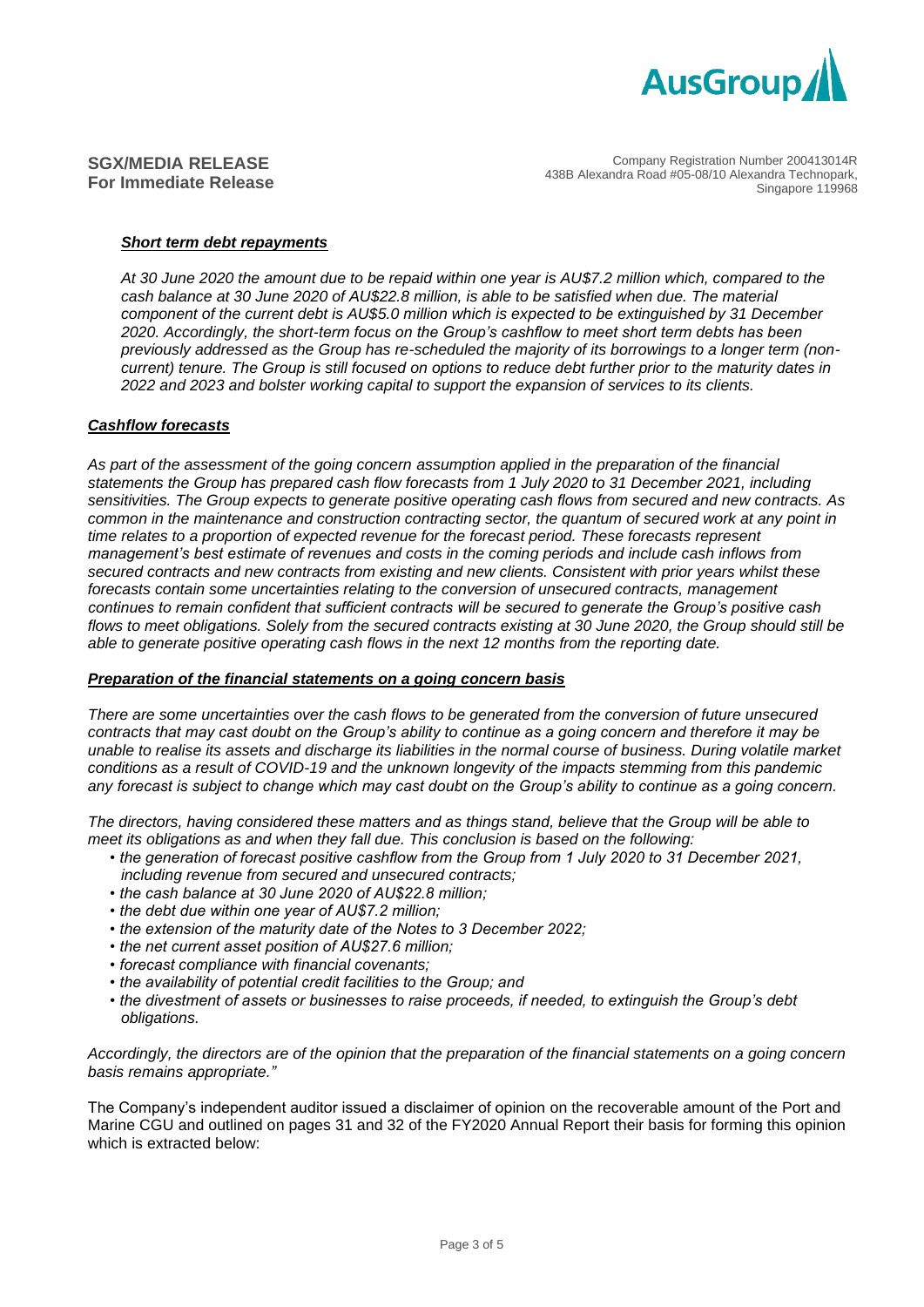

Company Registration Number 200413014R 438B Alexandra Road #05-08/10 Alexandra Technopark, Singapore 119968

*"As at 30 June 2020, the Group's carrying values in property, plant and equipment (Note 11) and intangible assets (Note 14) were AU\$26.2 million and AU\$ 12.5 million respectively, (net of impairment charges of AU\$30.3 million and AU\$19.7 million recorded in current year's consolidated profit or loss against the property, plant and equipment and intangible asset respectively). These property, plant and equipment, and intangible*  assets are deployed in the Port and Marine cash-generating unit ("CGU"). As a result of these impairment *charges recorded at the Group, as at 30 June 2020, the Company recorded an impairment charge of AU\$33.6 million on investments in subsidiaries, and another expected credit loss allowance of AU\$16.4 million on receivables owing from subsidiaries operating the Port and Marine business.* 

*As disclosed in note 25 to the financial statements, the Group has estimated the recoverable amount of the Port and Marine CGU based on a fair value less costs of disposal method, calculated using discounted cash flows from Port and Marine operations taking into account increased revenue growth from recovery of the Oil & Gas sector. As at 30 June 2020, the Port and Marine CGU remains at an early stage of commercialisation with very limited fuel sales transactions. Note 25 to the financial statements further described how the lack of exploration & production activities near the Group's port, together with the COVID-19 pandemic have significantly impacted the level of economic activities at the Group's Port and Marine CGU. We were therefore unable to obtain sufficient and appropriate audit evidence regarding the key assumptions applied to arrive at the recoverable amount of the Port and Marine CGU. These assumptions include management forecast of underlying market share, and related revenue growth assumptions (refer to note 25) where past historical transactions together with current market conditions are not sufficiently available to support these cash flow forecast.*

*Accordingly, we were unable to determine whether any adjustments were necessary in respect of the Group's carrying amounts of property, plant and equipment and intangible asset as at 30 June 2020, and elements making up the consolidated statement of comprehensive income, changes in equity and cash flows for the year ended 30 June 2020. In connection with this, we were also unable to determine whether any adjustments to the carrying amounts of the investments in subsidiaries and receivables owing from subsidiaries shown in the Company's balance sheet were necessary."*

As a result of considering the impact of COVID-19 and the delays in a key oil and gas development that is expected to be serviced by the Port and Marine CGU the Company recognised an impairment of AUD\$50 million on the carrying value of the Port and Marine CGU at 30 June 2020. At 30 June 2020 the current carrying value of the Port and Marine CGU is AUD\$39.2 million. Whilst the Port and Marine CGU is currently loss making the Directors have considered the numerous near-term prospects for the business combined with a non-binding indicative offer received for the business and determined that the carrying value of the Port and Marine CGU is appropriate however this position wasn't accepted by the independent auditor.

The Company's independent auditor issued a disclaimer of opinion on going concern and outlined on pages 31 and 32 of the FY2020 Annual Report their basis for forming this opinion which is extracted below:

*"Under the Trust Deed, the Debt Service Ratio covenant provides for extraordinary or exceptional items but the conditions or events that call these items to be excluded from consolidated earnings are not defined in the Trust Deed. The Group has considered the adverse financial effects from Covid-19 pandemic as extraordinary and excluded them from the Debt Service Ratio calculation. Without these basis adjustments, the Debt Service Ratio covenant would not have been met. As at the date of this report, the Group has not received any response from the Trustee that the basis adjustments are appropriate."*

As disclosed on page 80 of the FY2020 Annual Report:

*"The Group has complied with the financial covenants on its Multi Currency notes after making adjustments for extraordinary and exceptional items in accordance with the Trust deed predominantly relating to the adverse impact of COVID-19 on the financial performance in the fourth quarter of FY2020 which has had a detrimental impact on earnings and the carrying value of the Group*'*s assets. The Group was in compliance with the Multi-Currency note covenant during the test period to 31 December 2019 which was before the adverse impact of COVID-19 occurred."*